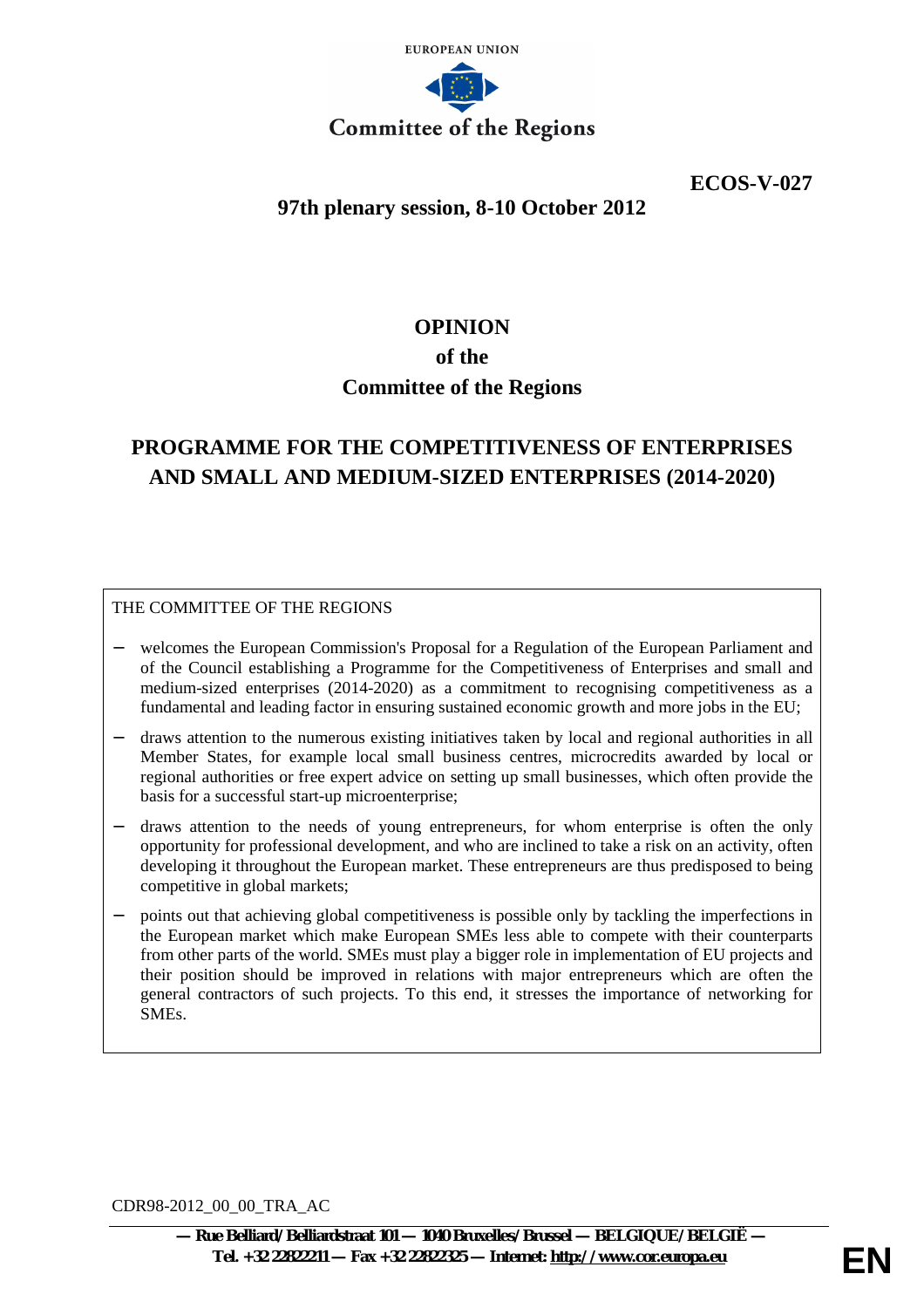### Rapporteur

Witold Krochmal (PL/EA), Member of Wołów Town Council and Local Authority

### Reference document

Proposal for a Regulation of the European Parliament and of the Council establishing a Programme for the Competitiveness of Enterprises and small and medium-sized enterprises (2014-2020) COM(2011) 834 final

- 1 -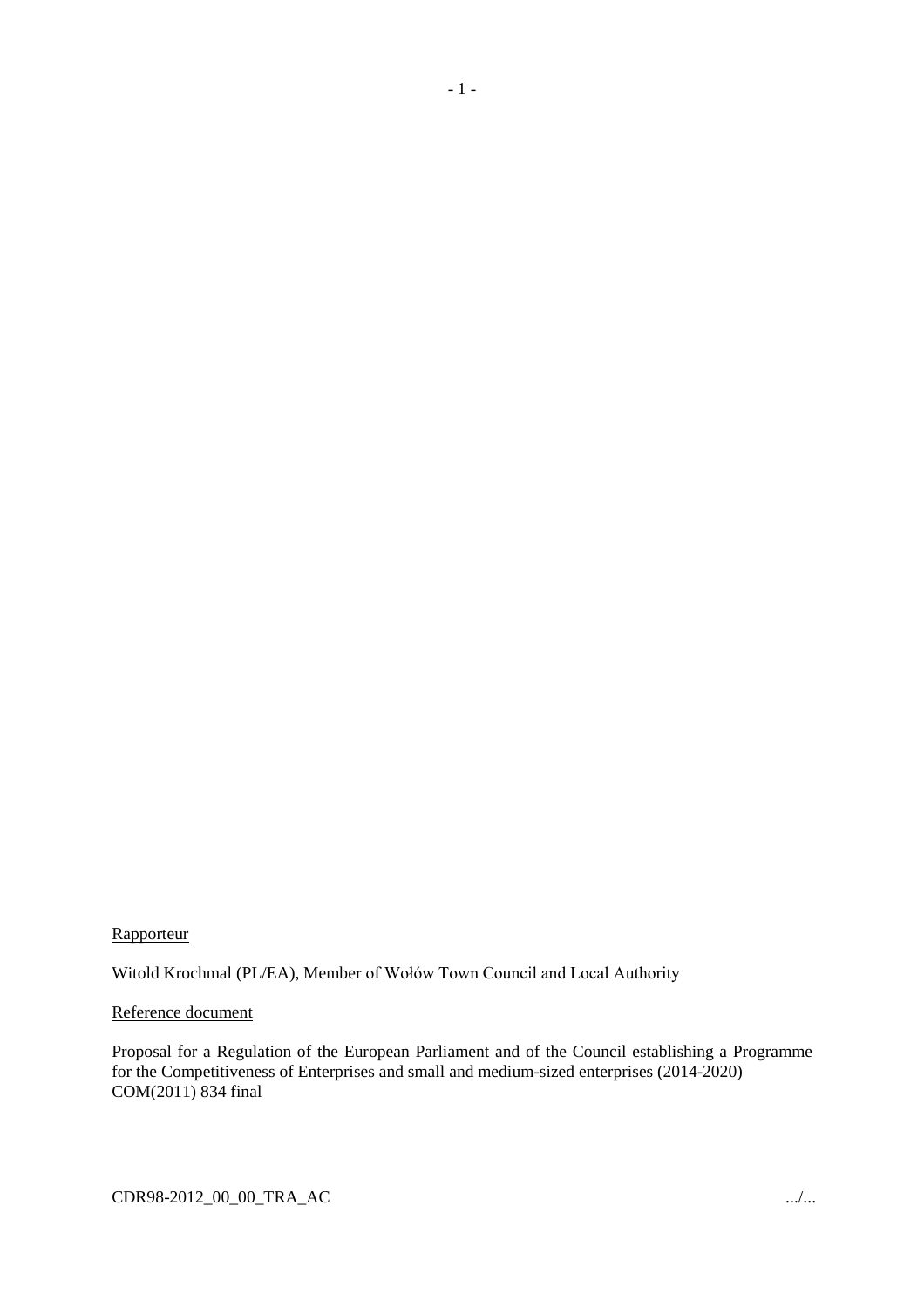### **I. POLICY RECOMMENDATIONS**

### THE COMMITTEE OF THE REGIONS

- 1. welcomes the European Commission's Proposal for a Regulation of the European Parliament and of the Council establishing a Programme for the Competitiveness of Enterprises and small and medium-sized enterprises (2014-2020) as a commitment to recognising competitiveness as a fundamental and leading factor in ensuring sustained economic growth and more jobs in the EU;
- 2. believes that the proposed regulation complements previous EC initiatives under the Europe 2020 strategy; it acknowledges the role played by SMEs in the EU economic system and recognises the shortcomings and turbulent nature of the SME environment, which may slow down or even limit the development of businesses and the growth in their competitiveness;
- 3. emphasises that the CoR position is backed up by the survey SME-friendly Regions and Cities<sup>1</sup> involving local and regional authorities carried out by the Committee's Europe 2020 Monitoring Platform;
- 4. recognises that Member States and regions are largely responsible for tackling market shortcomings, but believes that the EU can help in certain areas by promoting good practices, ensuring that the single market functions effectively and improving the conditions for the business environment so that businesses, including SMEs, can compete sustainably on a global scale, this implies striving towards a low-carbon, resource-efficient economy;
- 5. considers that this Programme will significantly increase confidence in Europe's enterprise sector in both European and global markets. The effect of increased confidence in markets will be greater interest in enterprise and a more expansive policy by existing businesses, including SMEs, which are a major source of economic growth (58% of turnover in the EU) and employment (67% of private sector jobs) and which created 85% of new jobs between 2002 and 2010 in this sector;
- 6. believes it is right that the Programme highlights the importance of the tourism sector, which is associated with a large number of SMEs in the EU employing a huge number of people;
- 7. stresses the importance of supporting businesses and SMEs at the various stages of their development, from business start-ups to businesses that already exist, or even those being restructured, on the assumption that the effect of the support is to boost the competitiveness of the business in the EU market and external markets;
- 8. recognises that one of the main conditions for the Programme's success is the promotion and development of an enterprise culture and business ethics in EU society; therefore welcomes

<sup>1</sup> http://portal.cor.europa.eu/europe2020/news/Pages/InvitationtoparticipateintheSurveyonSME-friendlyRegionsandCities.aspx.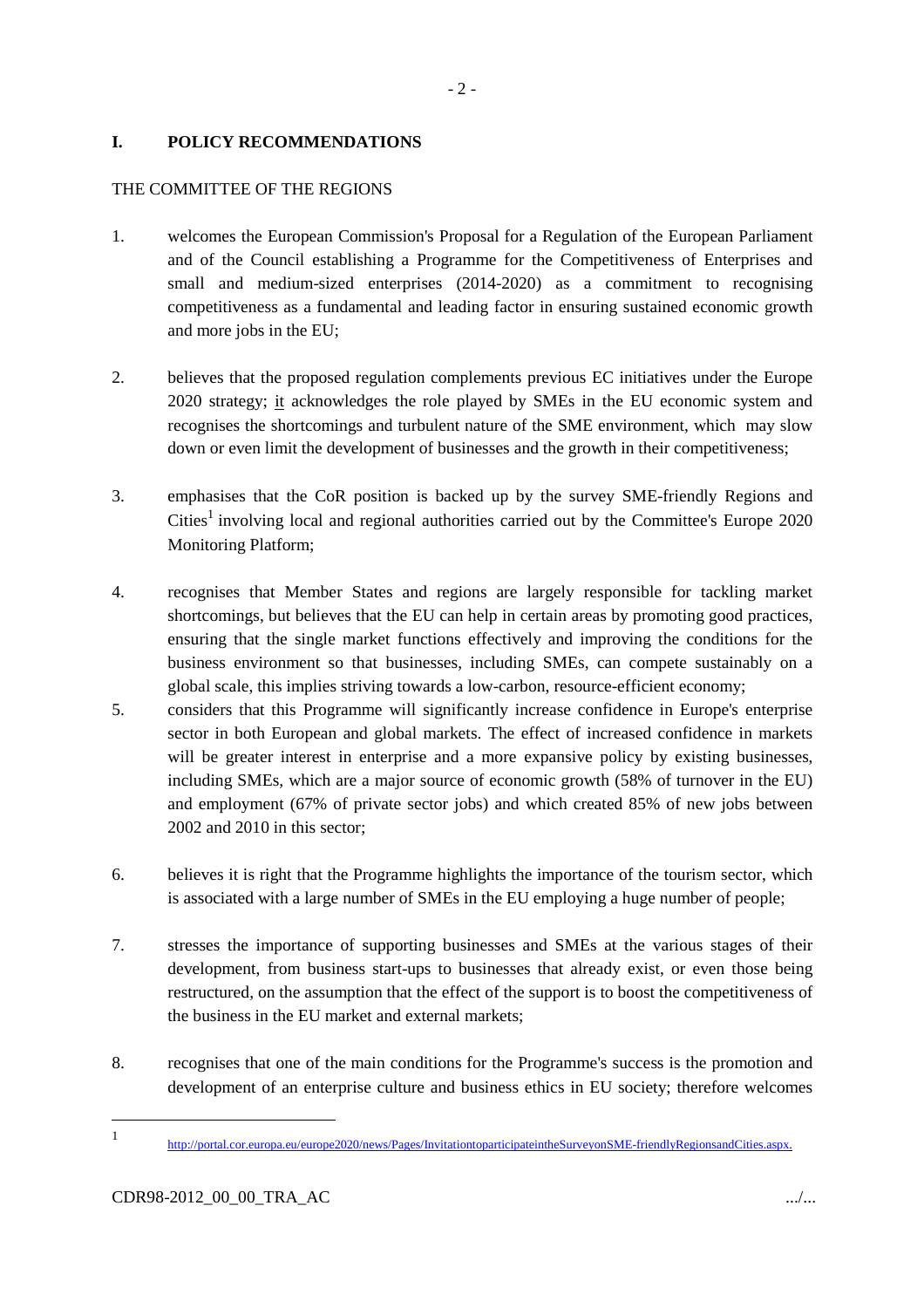the possibility to take part in the competition for the European Enterprise Award at national, regional and local level, and in other projects of this type;

- 9. points out that annually three European regions obtain the "European Entrepreneurial Region" awards in recognition of the favourable conditions they provide for SMEs;
- 10. believes that promoting enterprise should begin in school, through development of positive attitudes towards enterprise and promotion of self-reliance in the economic sphere. This will enable the making of informed decisions about the nature of the work students wish to do once they have to enter the labour market. In order for school-leavers and graduates to be able to begin work as entrepreneurs on the basis of the skills they have acquired, making it highly likely that there will be a demand for the services they provide, care must be taken that this training does not ignore the needs of the market;
- 11. calls for integration of enterprise trends and development into vocational training, as ongoing education for our entrepreneurs is essential for the competitiveness levels;
- 12. draws attention to the needs of young entrepreneurs, for whom enterprise is often the only opportunity for professional development, and who are inclined to take a risk on an activity, often developing it throughout the European market. These entrepreneurs are thus predisposed to being competitive in global markets;
- 13. draws attention to the numerous existing initiatives taken by local and regional authorities in all Member States, for example local small business centres, microcredits awarded by local or regional authorities or free expert advice on setting up small businesses, which often provide the basis for a successful start-up microenterprise;
- 14. also draws attention to the position of female entrepreneurs and as well as specific target groups including amongst others immigrant and expatriate entrepreneurs, who require a special initiative to develop the competiveness of their businesses, taking into account existing EU policies in this area;
- 15. calls on local and regional authorities to implement the Programme; draws particular attention to the need to eliminate or reduce red tape and obstacles for obtaining external funds, and to simplify the documents submitted for contracts and dropping the requirement to provide bank guarantees for small-scale works;

### *Making EU businesses more competitive*

16. points out that achieving global competitiveness is possible only by tackling the imperfections in the European market which make European SMEs less able to compete with their counterparts from other parts of the world. SMEs must play a bigger role in implementation of EU projects and their position should be improved in relations with major entrepreneurs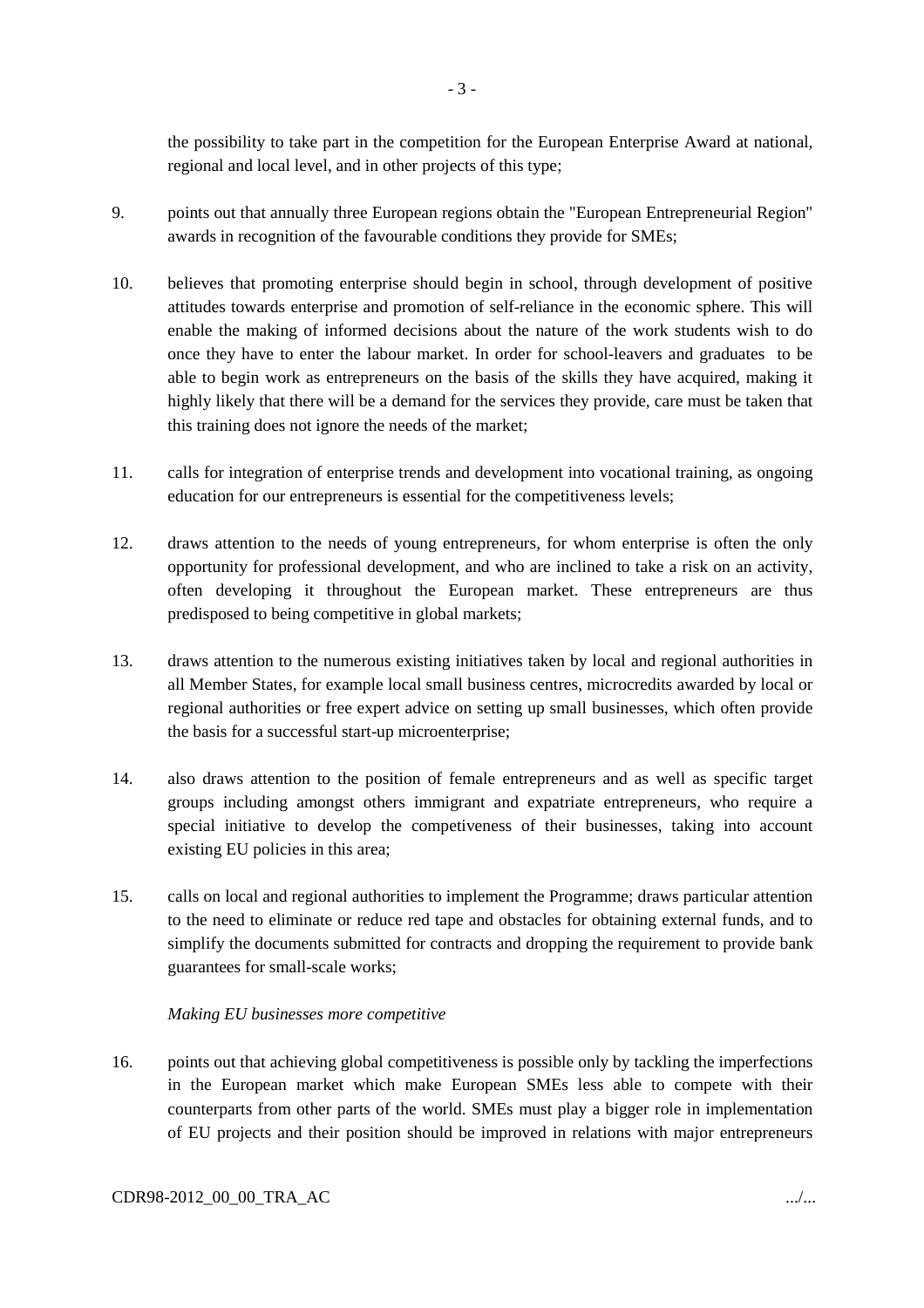which are often the general contractors of such projects. To this end, it stresses the importance of networking for SMEs;

- 17. points out that the EU, together with the Member States, must ensure that the single market operates effectively and improve the business environment by eliminating or reducing difficulties faced by SMEs in accessing finance, their limited ability for expansion into markets outside their country of origin both within the single market and outside it, as well as excessive tax burdens and red tape. These conditions must be met at the same time as ensuring access to knowledge and new innovative technologies as well as cooperation with local vocational schools and academic institutions which in their programmes must take account of SMEs as the driving force of the European economy;
- 18. considers that the Programme should place more emphasis on increasing SME involvement in the EU's research and innovation efforts, projects and programmes, including by establishing public-private partnerships. Greater involvement in research projects will boost companies' internal skills and thus also their international competitiveness.

In the proposal to establish a research and innovation programme, Horizon 2020, particular attention is drawn to the need to increase SME involvement in research projects. Increasing their involvement in research makes information and knowledge available to SMEs, some of which are world leaders;

- 19. notes that only such an approach will enable businesses and SMEs to develop in a way that takes account of commitments to a low-carbon economy based on the latest environmental technologies enabling goals to be achieved in the area of climate and energy policy;
- 20. welcomes the Programme's proposed budget which amounts to EUR 2.522bn. At the same time, notes that the amount of EUR 1.4bn earmarked for financial instruments, which will support businesses and SMEs directly, represents only 56% of the total Programme budget. In case the demand for financial instruments is higher than could reasonably be expected, change in percentage allocations should be decided in the Committee where all countries benefitting from the Programme for the Competitiveness of Enterprises and SMEs (COSME) are represented in line with the provision of Article 16 of the draft regulation. It is the remaining part of the budget, earmarked for activities to support the SME environment, that guarantees that funds allocated for the whole Programme for the 2014-2020 period are used efficiently and effectively;
- 21. believes it is appropriate to allocate 1.7% of the Programme budget to administrative support for the Programme since these funds must guarantee that the Programme operates effectively while not placing an excessive burden on the budget;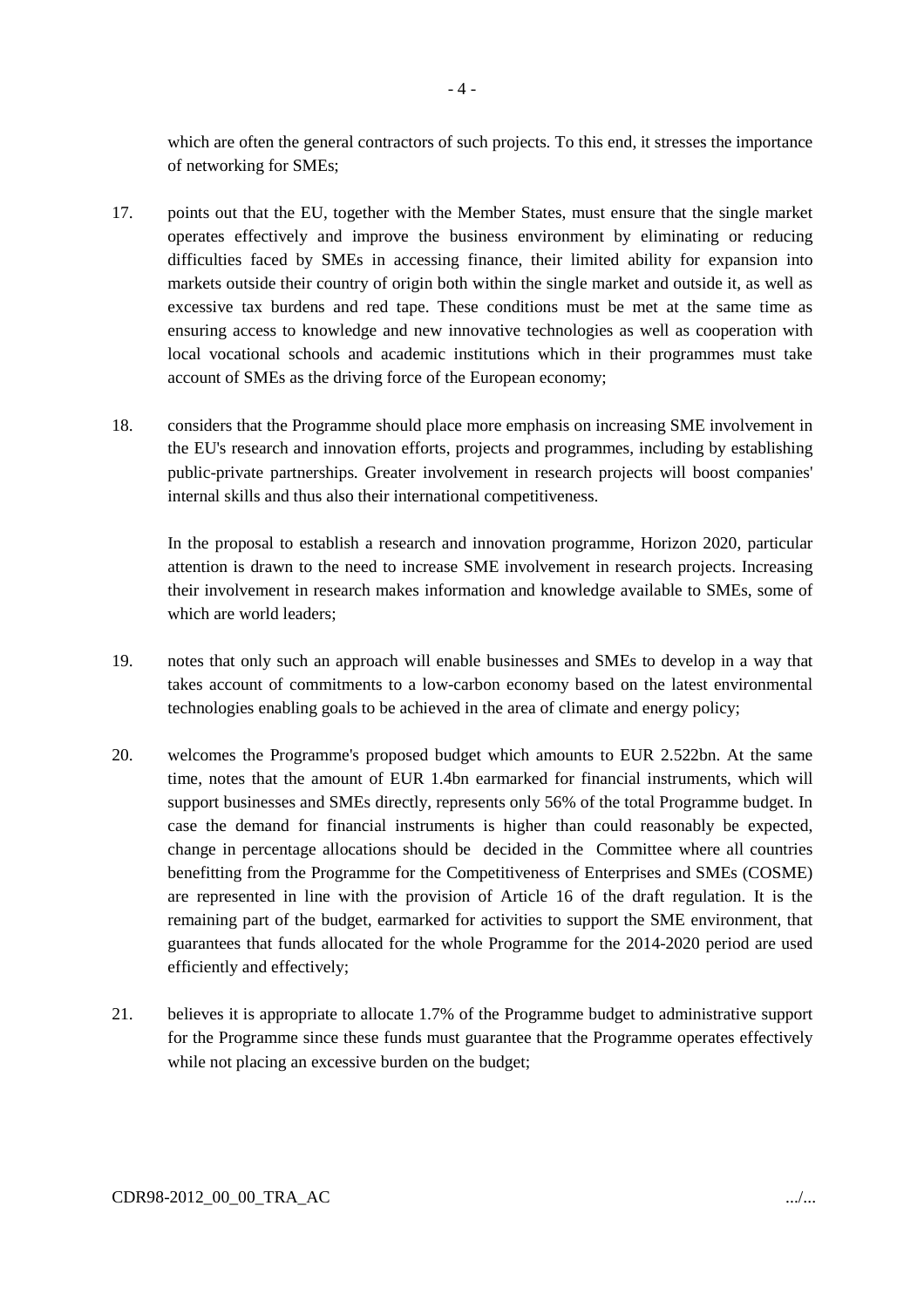- 22. is of the view that measures financed from the Programme budget cannot be a substitute for initiatives at national, regional or local level, but should strengthen these measures and make them more effective, giving them an EU dimension, through effective coordination and the removal of cross-border obstacles to cooperation between private actors or public authorities. This cooperation should be encouraged by means of "horizontal" networking rather than "vertical" centralisation;
- 23. considers that the support provided should be fully justified by the goals and should generate positive impacts across Europe through crowding-in and multiplier effects and capitalising on the results achieved;
- 24. stresses that is to a large extent dependent on productivity, innovation and efficiency, which is the source of sustainable growth in incomes, on the ability of businesses to take full advantage of opportunities such as the European single market and on institutional solutions creating the conditions for sustainable growth of businesses. Therefore projects which strengthen the factors having the greatest impact on sustainable competitiveness of businesses and SMEs should be treated as a priority;
- 25. draws attention to the fact that the participation of third countries in the Programme on the basis of protocols to association agreements and on the basis of other agreements should be treated as an opportunity to expand the area of activity of businesses operating in the EU area and to acquire experience of how businesses function outside the EU market; the participation of other third countries in the programme should also be possible, financing should be provided from other programs designated for cooperation of EU Member States with non-Member States;
- 26. draws attention to the importance of enterprise education, including through lifelong learning, evolving in the direction of developing skills, attitudes and incorporating CSR enabling people to take on the challenges of the modern global market, while respecting traditional European business ethics;
- 27. believes that efforts to promote enterprise and develop pro-enterprise attitudes should also cover entrepreneurs embarking on the path of self-employment beginning their professional lives, including also women who make this effort and take the risk;
- 28. is of the view that measures to improve access by SMEs to financing including the equity facility and the loan guarantee facility should complement the financial instruments currently used under the cohesion policy. There should also be the possibility to link them with other specifically defined funds from Member States;
- 29. stresses the importance of the possibility to grant cross-border credit and loans enabling SMEs to tap the huge potential of the single market, which should strengthen the competitiveness and sustainability of business initiatives, in the tourism sector for example;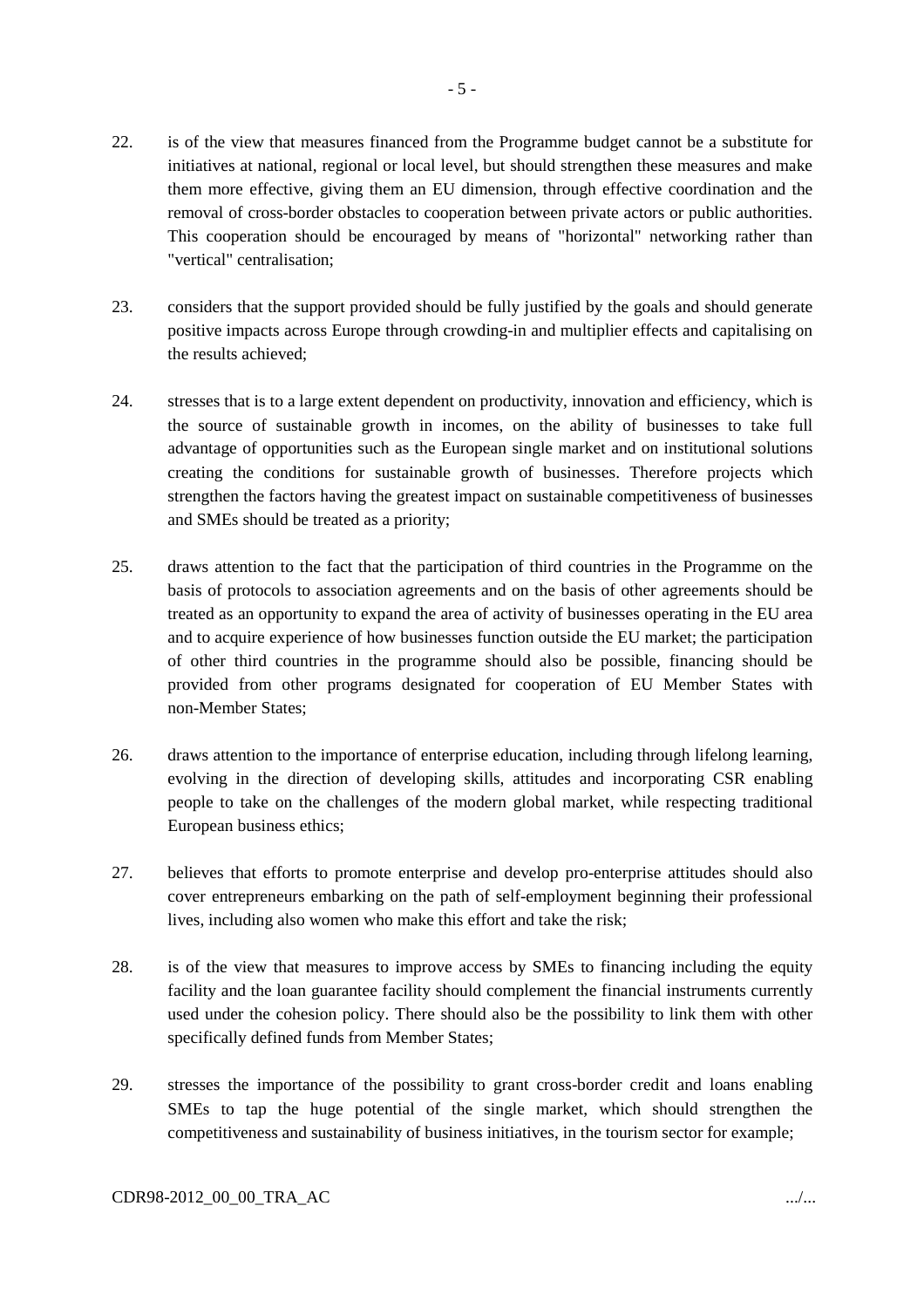30. draws special attention to the Equity Facility for Growth (EFG) focussing on funds that provide venture capital. Stresses that, on the basis of an appropriate risk assessment, the programme manager should help support as many SMEs as possible, including those which under normal banking procedures have little chance of obtaining assistance but which can help strengthen the overall potential of SMEs and reduce unemployment significantly;

- 6 -

- 31. remains sceptical on the LGF loan level and urges the Commission to specify what criteria were used to set this level as the CIP programme did not establish any limits. Highlights that loans for start-ups, investment or transfer are often for significantly higher amounts than the set limit and is concerned that this leads to a situation where higher loans would be guaranteed under the Horizon programme, even though it is only supposed to be used for innovation projects;
- 32. therefore calls for a return to the previous Competitiveness and Innovation Framework programme, which did not set any limits;
- 33. regards as legitimate the individual approach to negotiations with institutions seeking risksharing funding for their lending, both in terms of the size of loans, which is dependent on the amount of the guaranteed portfolio risk, and the period for which loans are granted;
- 34. calls for both financial instruments geared towards venture capital and funds earmarked to cover SME debt portfolios to be subject to continuous risk reduction checks;

### *Programme management*

- 35. regards as appropriate the transfer of the indirect management of the Programme to the European Investment Fund (EIF) and to the executive agencies, with the European Commission responsible for continually monitoring the Programme. This form of management guarantees that the positive experiences of the EIF as an instrument supporting SMEs, acquired over more than ten years, will be made use of;
- 36. recommends that use be made of the experiences in this area of the European Investment Bank (EIB) and the Enterprise Europe Network, which has experience of internationalising SMEs, including outside the EU;
- 37. considers that, in order to ensure the Programme is implemented successfully and that it is effective, there must be close cooperation with local and regional authorities and institutions managing the Programme, facilitating the flow of information in each area of the Programme's implementation;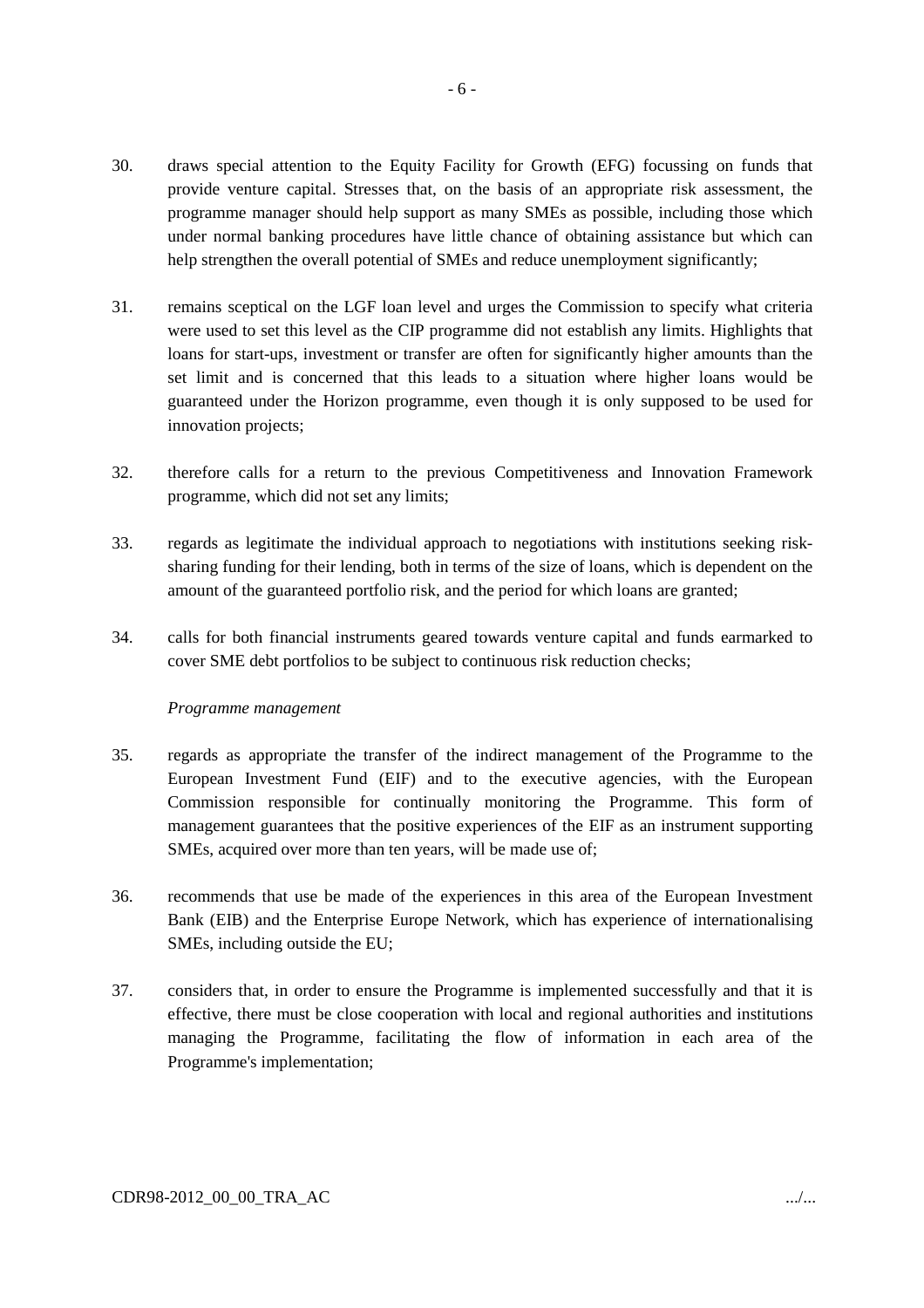- 38. considers experiences with the internationalisation of SMEs outside the EU and the transfer of information on this subject to be important; this should help SMEs to reduce transaction costs linked to cross-border activities. This is an area for development by experts from EU institutions, with cooperation from national and regional authorities;
- 39. points also to the possibility of creating centres for disseminating information about SMEs. The Committee does not, however, wish to suggest what form these bodies should take or the specific way in which they would operate. These issues should be settled in the framework of multilateral cooperation agreements among countries and regions;
- 40. proposes that direct management of the Programme take place mainly at regional level with support and supervision from the national authorities. This level of management should also build a system for monitoring the risks associated with projects being carried out;
- 41. proposes that project monitoring also be part of the assessment of implementation on the basis of the indicators for the achievement of medium-term goals, set out in Annex 1 to the proposal. Monitoring should also encompass information on the implementation of measures within the framework of the Programme relating to climate protection and other EU policies;
- 42. stresses that these activities must be consistent and in accordance with the monitoring activities carried out by the European Commission, whose representatives, alongside employees from the Court of Auditors and the European Anti-fraud Office (OLAF), will carry out on-the-spot audits, checks and inspections;
- 43. considers that the audit strategies should be geared towards the objective assessment of the Programme's implementation and should not be a burden for Programme beneficiaries. The monitoring systems should take account of the project implementation phases so as not to have a negative impact on the pace of implementation and not lead to excessive additional costs;

### *Current threats to the Programme*

- 44. draws attention to the fact that, in light of the current budgetary situation in many countries, national governments are seeking the simplest means of boosting budgetary revenue by raising the level of various contributions that increase the cost of labour, which can in effect lead to the collapse of SMEs or their transition to the grey economy. We therefore call for protection of SMEs, since the policy described above will delay recovery from the economic crisis and may in practice cancel out the Programme's added value. SMEs are an effective tool for reducing unemployment;
- 45. believes that the administrative burdens linked to business start-ups and the tax burdens on operational companies may make it difficult for businesses, and SMEs in particular, to improve their competitiveness in many EU countries; the Committee of the Regions therefore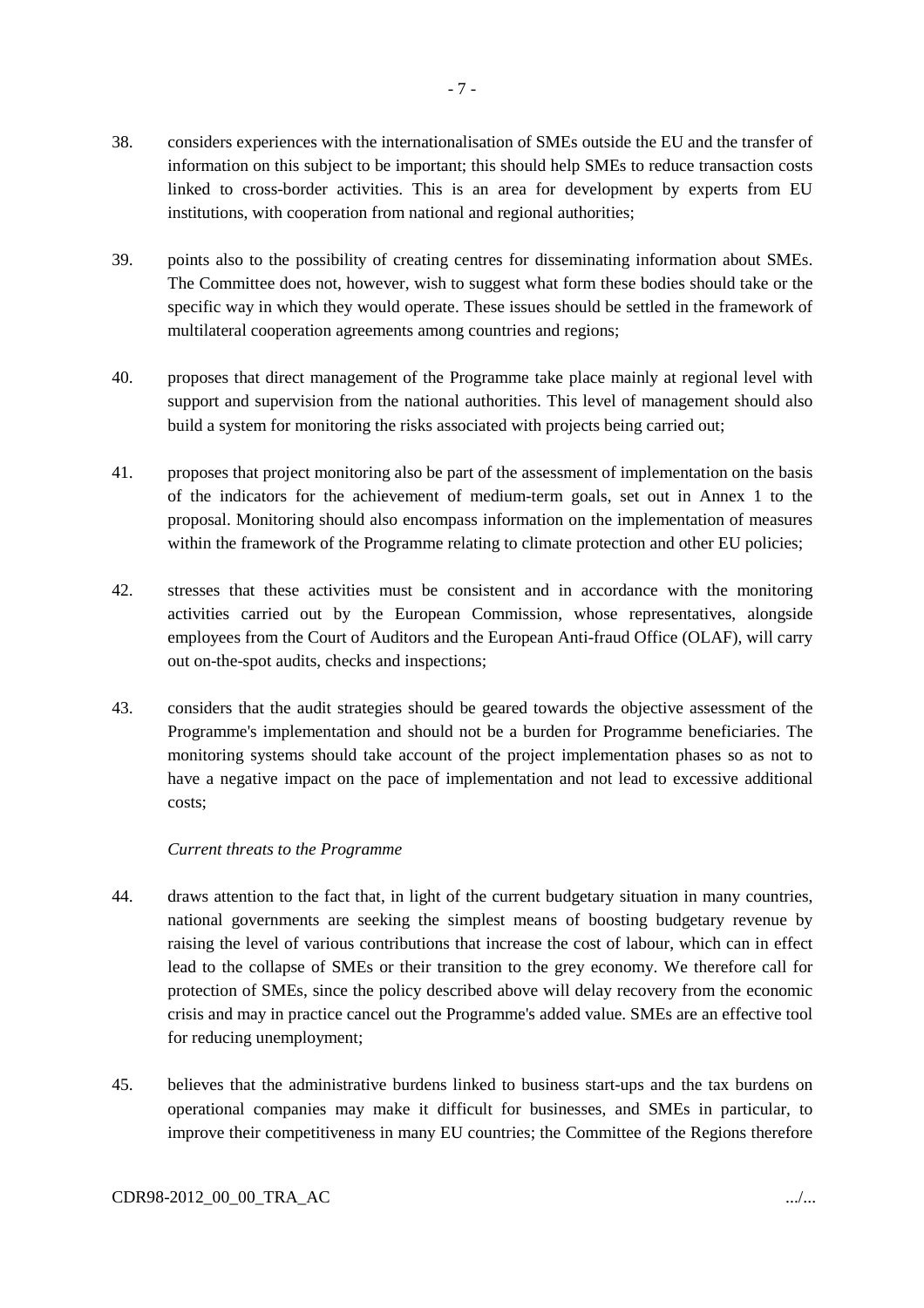calls for the net administrative burden in all relevant EU legislation to be reduced by 25% until 2020; believes it would be a good idea to consider removing a broader range of barriers for stakeholders from the SME sector;

- 46. considers that the Programme should provide additional bonuses for the countries and regions which have adopted the most favourable systems for SMEs, enabling them to develop, increase their competitiveness and expand into external markets, in order to support such activity. Promoting positive attitudes is aimed at encouraging appropriate trends in different countries and regions;
- 47. calls on the European Commission to make every effort to improve access to information on development of markets in fast-growing countries, ways of investing in these countries, current legal systems and local customs governing business activity;
- 48. believes that information on external markets must be easily accessible for SMEs, i.e. it should be affordable, accurate and rapidly available. In addition to SME information centres, the EU's diplomatic representations in those regions of the world should play a major part;
- 49. stresses that developing the entrepreneurship of EU citizens requires changes in education and training system, which is a long-term activity. There is therefore a risk that medium and longterm goals will not be achieved.
- 50. draws attention to the possibility that SME activities could be overregulated at EU, national or local level. Such overregulation may needlessly complicate procedures linked to the activities themselves and to obtaining support within the framework of various programmes, which will have a negative impact on SMEs' competitiveness. Cutting bureaucracy and lowering the barriers to starting and running a business must be treated as a priority.

### **II. RECOMMENDATIONS FOR AMENDMENTS**

### **Amendment 1** COM(2011) 834 final Whereas (1)

| Text proposed by the Commission                                                               | CoR amendment                                                                                              |
|-----------------------------------------------------------------------------------------------|------------------------------------------------------------------------------------------------------------|
| Commission<br>the $(1)$<br>adopted<br>(1)<br>The                                              | The<br>the<br>Commission<br>adopted                                                                        |
| Communication "Europe 2020 - A strategy for Communication "Europe 2020 - A strategy for       |                                                                                                            |
|                                                                                               | smart, sustainable and inclusive growth"[1] in $\mathsf{S}$ smart, sustainable and inclusive growth"[1] in |
|                                                                                               | March 2010 (hereinafter "the Europe 2020   March 2010 (hereinafter "the Europe 2020                        |
| Strategy"). The Communication was endorsed by Strategy"). The Communication was endorsed by   |                                                                                                            |
| the European Council of June 2010. The Europe   the European Council of June 2010. The Europe |                                                                                                            |
|                                                                                               | 2020 Strategy responds to the economic crisis and 2020 Strategy responds to the economic crisis and        |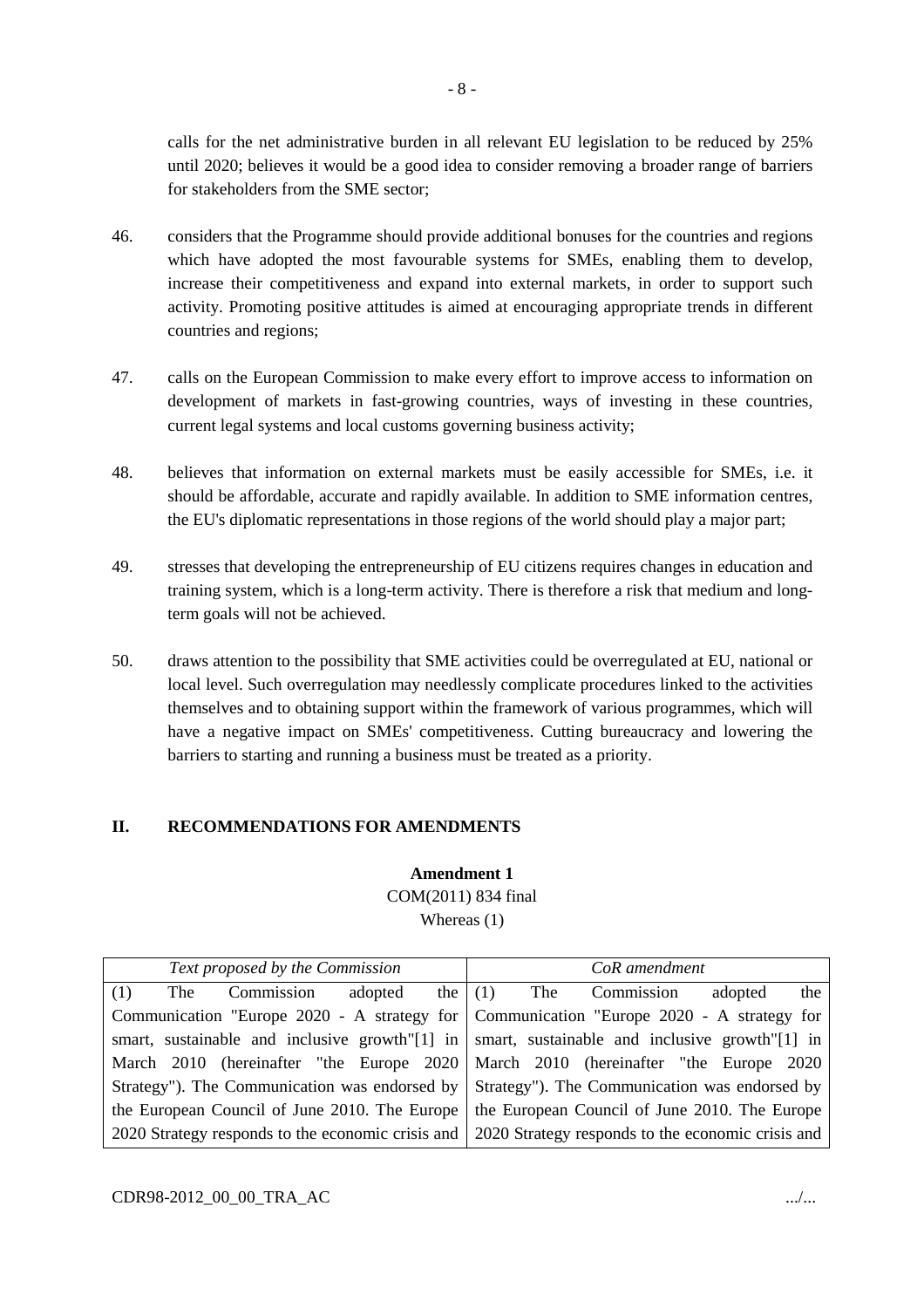| is intended to prepare Europe for the next decade. | is intended to prepare Europe for the next decade. |
|----------------------------------------------------|----------------------------------------------------|
| It sets five ambitious objectives on climate and   | It sets five ambitious objectives on climate and   |
| energy, employment, innovation, education and      | energy, employment, innovation, education and      |
| social inclusion to be reached by 2020 and         | social inclusion to be reached by 2020 and         |
| identifies key drivers for growth, which aim at    | identifies key drivers for growth, which aim at    |
| making Europe more dynamic and competitive. It     | making Europe more dynamic and competitive. It     |
| also emphasises the importance of reinforcing the  | also emphasises the importance of reinforcing the  |
| growth of the European economy while delivering    | growth of the European economy while delivering    |
| high levels of employment, a low carbon, resource  | high levels of employment, a low carbon, resource  |
| energy-efficient economy<br>and<br>and<br>social   | energy-efficient economy<br>social<br>and<br>and   |
| cohesion.                                          | cohesion. Small and medium-sized enterprises       |
|                                                    | (SMEs) play a crucial role in reaching the Europe  |
| [1] COM(2010) 2020 final.                          | 2020 objectives. This has been reflected in the    |
|                                                    | fact that SMEs are mentioned in six out of seven   |
|                                                    | of its flagship initiatives.                       |

[1] COM(2010) 2020 final.

### **Amendment 2** COM(2011) 834 final Whereas (6)

| Text proposed by the Commission                     | Amendment                                                  |
|-----------------------------------------------------|------------------------------------------------------------|
| (6)<br>contribute<br>the<br>order<br>In<br>to<br>to | (6)<br>In<br>order<br>the<br>contribute<br>to<br>to        |
| of<br>competitiveness<br>reinforcement              | and reinforcement of sustainable competitiveness and       |
| sustainability of Union enterprises, in particular  | sustainability of Union enterprises, in particular         |
| SMEs, the advancement of the knowledge              | SMEs, the advancement of to encourage an                   |
| society, and development based on balanced          | entrepreneurial culture and to promote the                 |
| growth, a Programme for the<br>economic             | knowledge society, creation and development                |
| Competitiveness of Enterprises and SMEs             | based on balanced economic growth of SMEs, a               |
| should<br>(hereinafter "the Programme")<br>be       | for<br>Competitiveness<br>the<br>Programme<br>of           |
| established                                         | <b>SMEs</b><br>"the<br>Enterprises<br>and<br>(hereinafter) |
|                                                     | 'the Programme')<br>Programme"<br>should<br>be             |
|                                                     | established.                                               |

### **Reason**

Competitiveness and sustainability should not be understood as separate objectives. Instead, competitiveness should be understood as depending on sustainability. According to the European Competitiveness Report, 2010, sustainable competitiveness reflects the ability to achieve and maintain the competitiveness of industry in accordance with sustainable development objectives.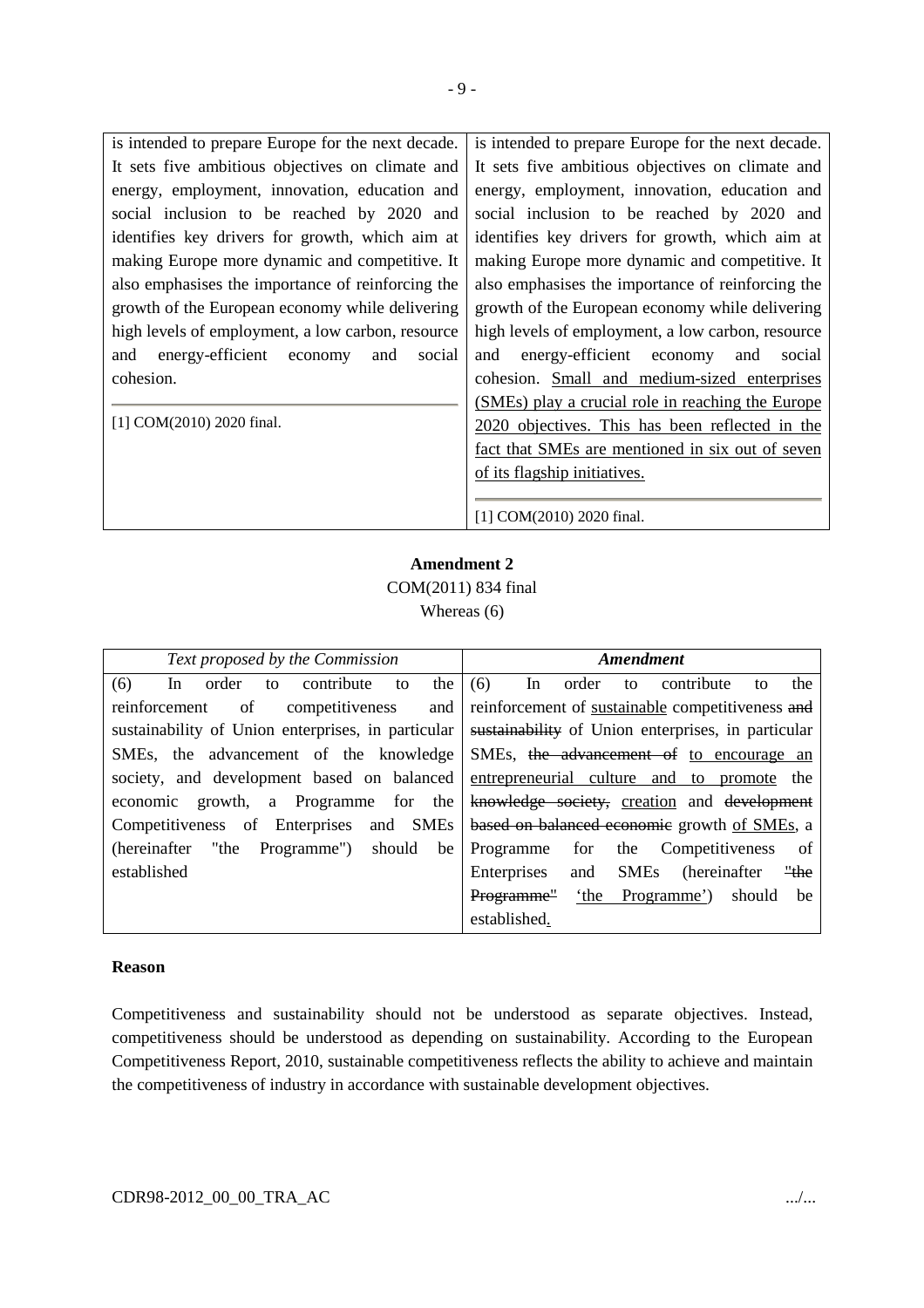### **Amendment 3** COM(2011) 834 final

Whereas (18)

| Text proposed by the Commission                     | <b>Amendment</b>                                            |
|-----------------------------------------------------|-------------------------------------------------------------|
| outlined<br>Commission<br>in<br>the<br>(18)<br>As   | outlined<br>in<br>Commission<br>(18)<br>the<br>As           |
| Communication of 30 June 2010, entitled             | Communication of 30 June 2010, entitled                     |
| "Europe, the world's No 1 tourist destination $- a$ | "Europe, the world's No 1 tourist destination $- a$         |
| political framework for tourism in<br>new           | political framework for<br>tourism in<br>new                |
| Europe"[1], which was endorsed by the European      | Europe <sup>[1]"</sup> , which was endorsed by the European |
| Council Conclusions of October 2010, tourism is     | Council Conclusions of October 2010, tourism is             |
| an important sector of the Union economy.           | an important sector of the Union economy.                   |
| Enterprises in this sector substantially contribute | Enterprises in this sector substantially contribute         |
| to the Union's Gross Domestic Product (GDP)         | to the Union's Gross Domestic Product (GDP)                 |
| and job creation and have significant potential for | and job creation and have significant potential for         |
| the development of entrepreneurial activity, since  | the development of entrepreneurial activity, since          |
| it is run mainly by SMEs. The Lisbon Treaty         | it is run mainly by SMEs. The Lisbon Treaty                 |
| acknowledges<br>the<br>importance<br>of<br>tourism  | importance<br>acknowledges<br>the<br>of<br>tourism          |
| outlining the Union specific competences in this    | outlining the Union specific competences in this            |
| field which complement the actions of Member        | field which complement the actions of Member                |
| States. There is clear added value for the tourism  | States. There is This Programme should support              |
| initiative at Union level, especially in providing  | initiatives in the field of tourism where a clear           |
| data and analysis, in developing transnational      | EU added value for the tourism initiative at                |
| promotion strategies and in exchanging best         | Union level can be demonstrated, especially in              |
| practices                                           | providing data and analysis in designing                    |
|                                                     | transnational promotion and sales strategies,               |
|                                                     | in developing transnational promotion strategies            |
|                                                     | common quality standards and in exchanging best             |
|                                                     | practices                                                   |

### **Amendment 4** COM(2011) 834 final Whereas (20)

| Text proposed by the Commission                   | <b>Amendment</b>                                  |
|---------------------------------------------------|---------------------------------------------------|
| The Programme should complement<br>(20)           | (20)<br>The Programme should complement           |
| other Union programmes, while acknowledging       | other Union programmes, while acknowledging       |
| that each instrument should work according to its | that each instrument should work according to its |
| own specific procedures. Thus, the same eligible  | own specific procedures. Thus, the same eligible  |
| costs should not receive double funding. With the | costs should not receive double funding. With the |
| aim to achieve added value and substantial        | aim to achieve added value and substantial        |
| impact of Union funding, close synergies should   | impact of Union funding, close synergies should   |
| be developed between the Programme, other         | be developed between the Programme, and other     |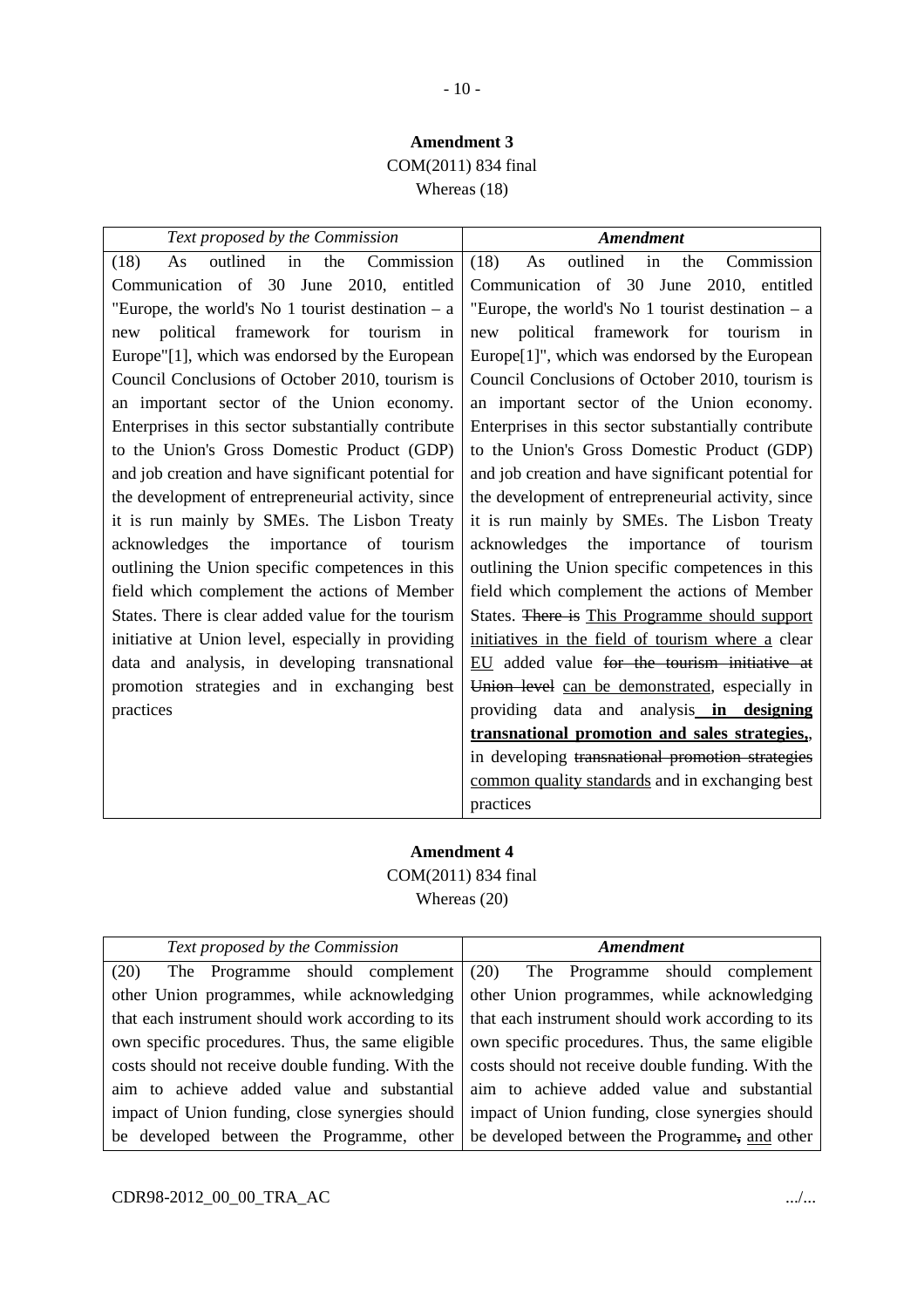| Union programmes and the Structural Funds. | Union programmes, in particular Horizon 2020, |
|--------------------------------------------|-----------------------------------------------|
|                                            | and the Structural Funds.                     |

COM(2011) 834 final

Whereas (24)

| Text proposed by the Commission              | Amendment                                                                                           |
|----------------------------------------------|-----------------------------------------------------------------------------------------------------|
| The Agreement on the European $(24)$<br>(24) | The Agreement on the European                                                                       |
|                                              | Economic Area and Protocols to Association Economic Area and Protocols to Association               |
|                                              | Agreements provide for the participation of the Agreements provide for the participation of the     |
|                                              | countries concerned in Union programmes. countries concerned in Union programmes.                   |
|                                              | Participation by other third countries should be   Participation by other third countries should be |
|                                              | possible when Agreements and procedures so possible when Agreements and procedures so               |
| indicate.                                    | indicate. Financing should be provided from                                                         |
|                                              | other programs designated for cooperation of EU                                                     |
|                                              | Member States with Non-Member States;                                                               |

### **Amendment 6**

COM(2011) 834 final

Article 2 (1)

| <b>Amendment</b>                                                                                                                                                                                                                                                                                                                                                                                                                                                                                                                                                                                  |
|---------------------------------------------------------------------------------------------------------------------------------------------------------------------------------------------------------------------------------------------------------------------------------------------------------------------------------------------------------------------------------------------------------------------------------------------------------------------------------------------------------------------------------------------------------------------------------------------------|
| Article 2                                                                                                                                                                                                                                                                                                                                                                                                                                                                                                                                                                                         |
| <b>General Objectives</b>                                                                                                                                                                                                                                                                                                                                                                                                                                                                                                                                                                         |
| The Programme shall contribute to the following<br>general objectives, paying particular attention to<br>the specific needs of SMEs at European and<br>global level:<br>strengthening<br>the<br>sustainable<br>(a)<br>competitiveness and sustainability of the Union's<br>enterprises including, in the tourism sector<br>particular SMEs;<br>(b)<br>encouraging an entrepreneurial culture,<br>incorporating it, together with training and<br>encouragement for setting up businesses, in<br>educational curricula at primary, secondary and<br>vocational level, with a view to promoting the |
| creation and growth of SMEs.                                                                                                                                                                                                                                                                                                                                                                                                                                                                                                                                                                      |
|                                                                                                                                                                                                                                                                                                                                                                                                                                                                                                                                                                                                   |

- 11 -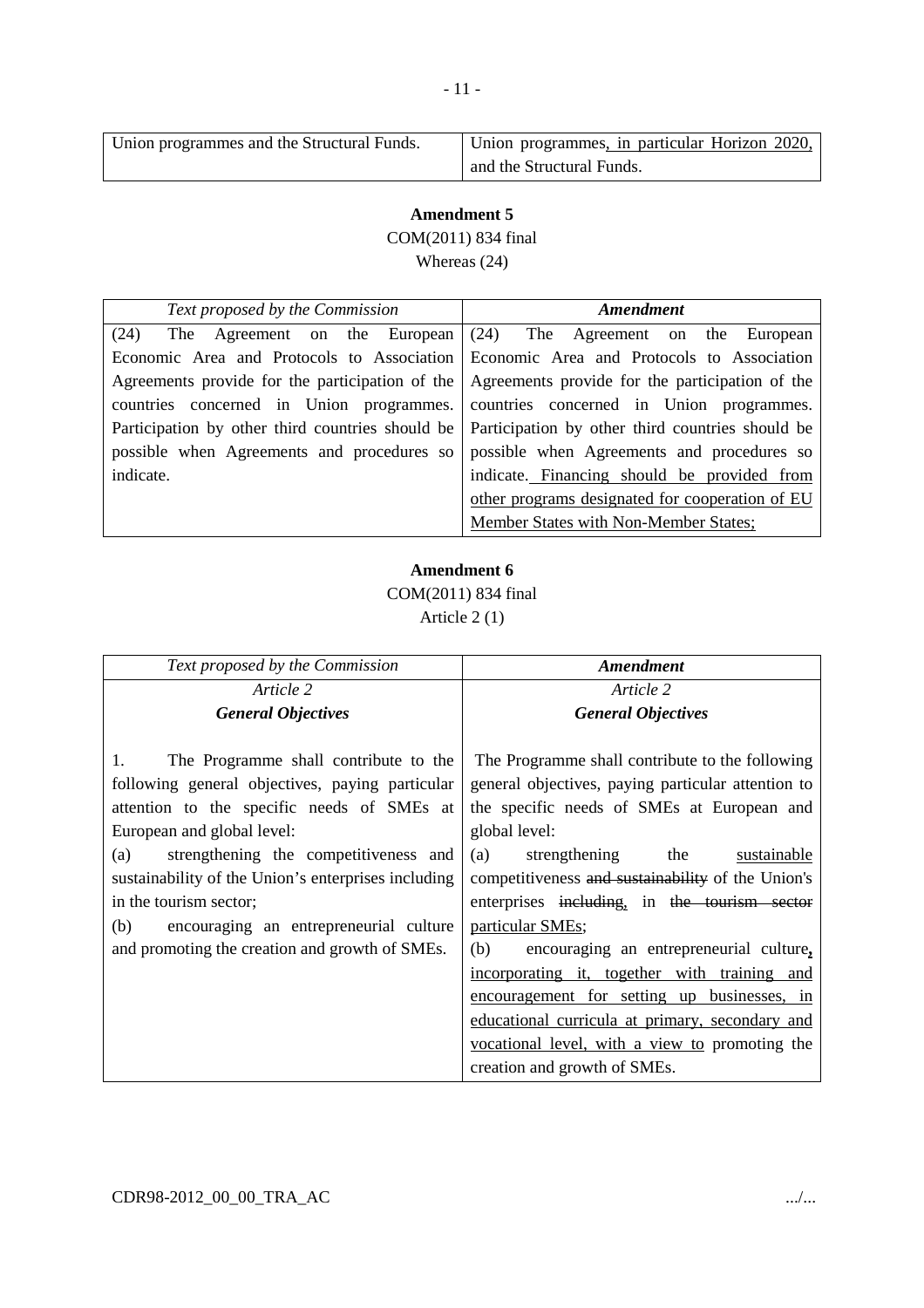### **Reason**

Competitiveness and sustainability should not be understood as independent objectives, since competitiveness in the long term depends on sustainability, and policies should be based on a longterm strategy.

- 12 -

The "Small Business Act for Europe" initiative establishes the need to create a culture that defends entrepreneurs and promotes and encourages their emergence, where their strength and ability to overcome difficulties are highlighted and valued.

### **Amendment 7** COM(2011) 834 final Article 2 (2)

| Text proposed by the Commission                 | <b>Amendment</b>                                     |
|-------------------------------------------------|------------------------------------------------------|
| Article 2                                       | Article 2                                            |
| <b>General Objectives</b>                       | <b>General Objectives</b>                            |
|                                                 |                                                      |
| 2.<br>The achievement of the objectives         | 2.<br>The achievement of the objectives              |
| referred to in paragraph 1 shall be measured by | referred to in paragraph 1 shall be measured by      |
| the following indicators:                       | the following indicators:                            |
| percentage of growth of the Union's<br>(a)      | percentage of growth of the Union's<br>(a)           |
| industrial sector in relation to total Gross    | industrial sector and in the tertiary sector linked  |
| Domestic Product (GDP) growth,                  | to industry in relation to total Gross Domestic      |
| (b)<br>Union manufacturing output growth in     | Product (GDP) growth,                                |
| eco-industries,                                 | (b)<br>Union manufacturing output growth in          |
| changes in administrative burden on<br>(c)      | eco-industries, in addition to the supply of         |
| SME <sub>s</sub> ,                              | environmentally sustainable goods and services,      |
| (d)<br>SME growth in terms of added-value and   | changes in administrative burden on<br>(c)           |
| number of employees,                            | SME <sub>s</sub> ,                                   |
| and SME turnover rate.<br>(e)                   | implementation of the principles of the<br>(d)       |
|                                                 | Small Business Act and application of its            |
|                                                 | priorities in Union policies and programmes,         |
|                                                 | $\frac{d}{e}$ SME growth in terms of added-value and |
|                                                 | number of employees,                                 |
|                                                 | and SME turnover rate;<br>(f)                        |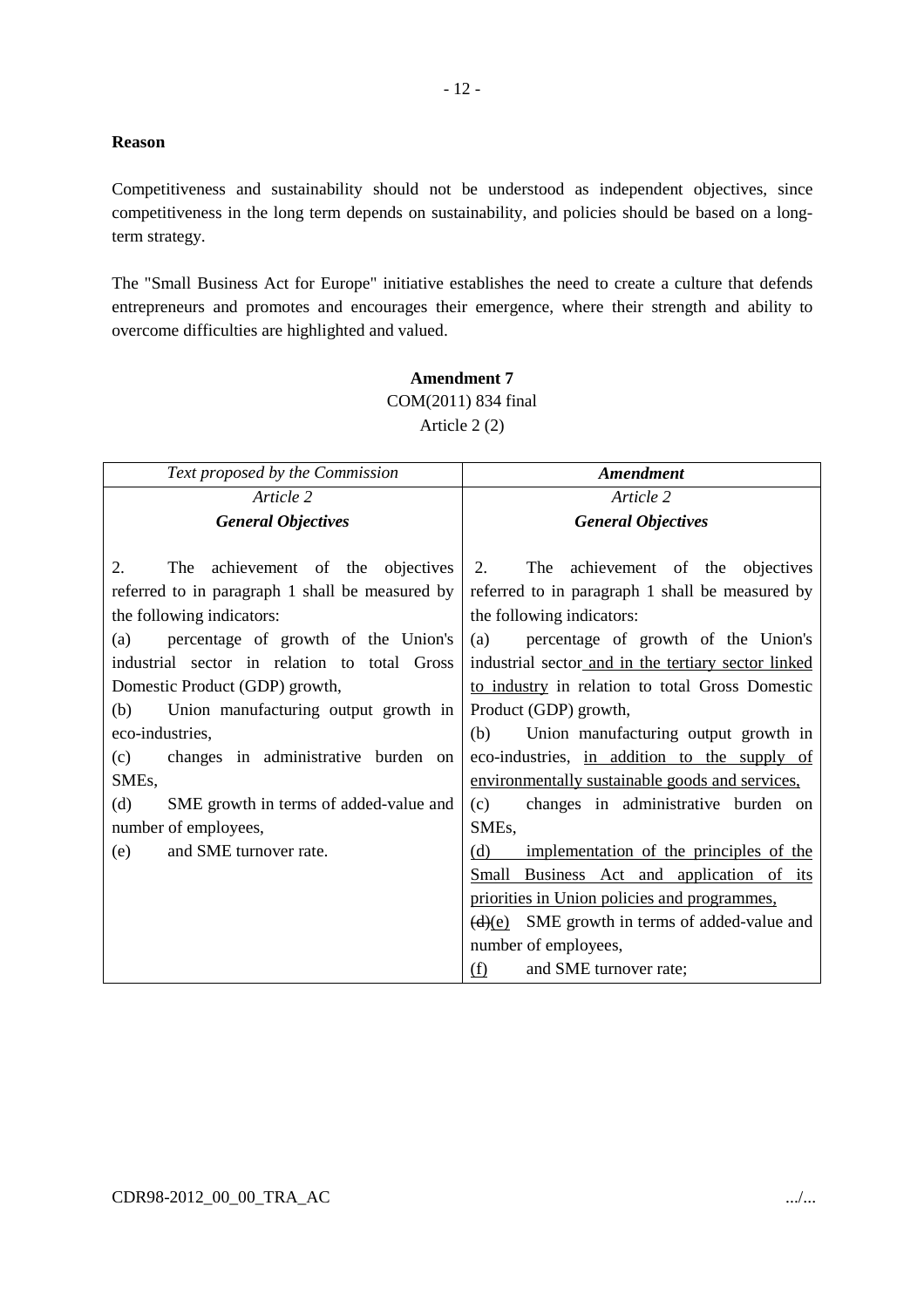- 13 -

# COM(2011) 834 final

Article 3 (1)

| Text proposed by the Commission                                                                                                                                                                | <b>Amendment</b>                                                                                                                                                                               |
|------------------------------------------------------------------------------------------------------------------------------------------------------------------------------------------------|------------------------------------------------------------------------------------------------------------------------------------------------------------------------------------------------|
| Article 3                                                                                                                                                                                      | Article 3                                                                                                                                                                                      |
| Specific objectives                                                                                                                                                                            | Specific objectives                                                                                                                                                                            |
| 1.<br>The specific objectives of the Programme<br>shall be:                                                                                                                                    | The specific objectives of the Programme<br>1.<br>shall be:                                                                                                                                    |
| To improve framework conditions for the<br>(a)<br>competitiveness and sustainability of Union<br>enterprises including in the tourism sector;<br>(b)<br>To promote entrepreneurship, including | To improve framework conditions for the<br>(a)<br>competitiveness and sustainability of Union<br>enterprises including in the tourism sector;<br>(b)<br>To promote entrepreneurship, including |
| among specific target groups;                                                                                                                                                                  | among specific target groups;                                                                                                                                                                  |
| To improve access to finance for SMEs<br>(c)                                                                                                                                                   | To improve access to finance for SMEs<br>(c)                                                                                                                                                   |
| in the form of equity and debt;                                                                                                                                                                | in the form of equity and debt;                                                                                                                                                                |
| (d)<br>To improve access to markets inside the                                                                                                                                                 | To improve access to markets inside the<br>(d)                                                                                                                                                 |
| Union and globally.                                                                                                                                                                            | Union and globally.                                                                                                                                                                            |

### **Amendment 9** COM(2011) 834 final Article 6 (1)

| Text proposed by the Commission                           | Amendment                                            |
|-----------------------------------------------------------|------------------------------------------------------|
| Article 6                                                 | Article 6                                            |
| Actions to improve the framework conditions for           | Actions to improve the framework conditions for      |
| the competitiveness and sustainability of Union           | the competitiveness and sustainability of Union      |
| enterprises                                               | enterprises                                          |
|                                                           |                                                      |
| $\mathbf{1}$ .<br>The Commission shall support actions to | The Commission shall support actions to<br>1.        |
| improve and strengthen the competitiveness and            | improve and strengthen the competitiveness and       |
| sustainability of Union enterprises, particularly         | sustainability the framework conditions for the      |
| SMEs, so as to enhance the effectiveness,                 | sustainable competitiveness of Union enterprises,    |
| coherence and consistency of national policies            | particularly SMEs, so as to enhance the              |
| promoting competitiveness, sustainability and the         | effectiveness, coherence and consistency of local,   |
| growth of enterprises in Europe.                          | national<br>policies<br>and<br>regional<br>promoting |
|                                                           | competitiveness, sustainability and the growth of    |
|                                                           | enterprises in Europe., according to the principles  |
|                                                           | of the Small Business Act.                           |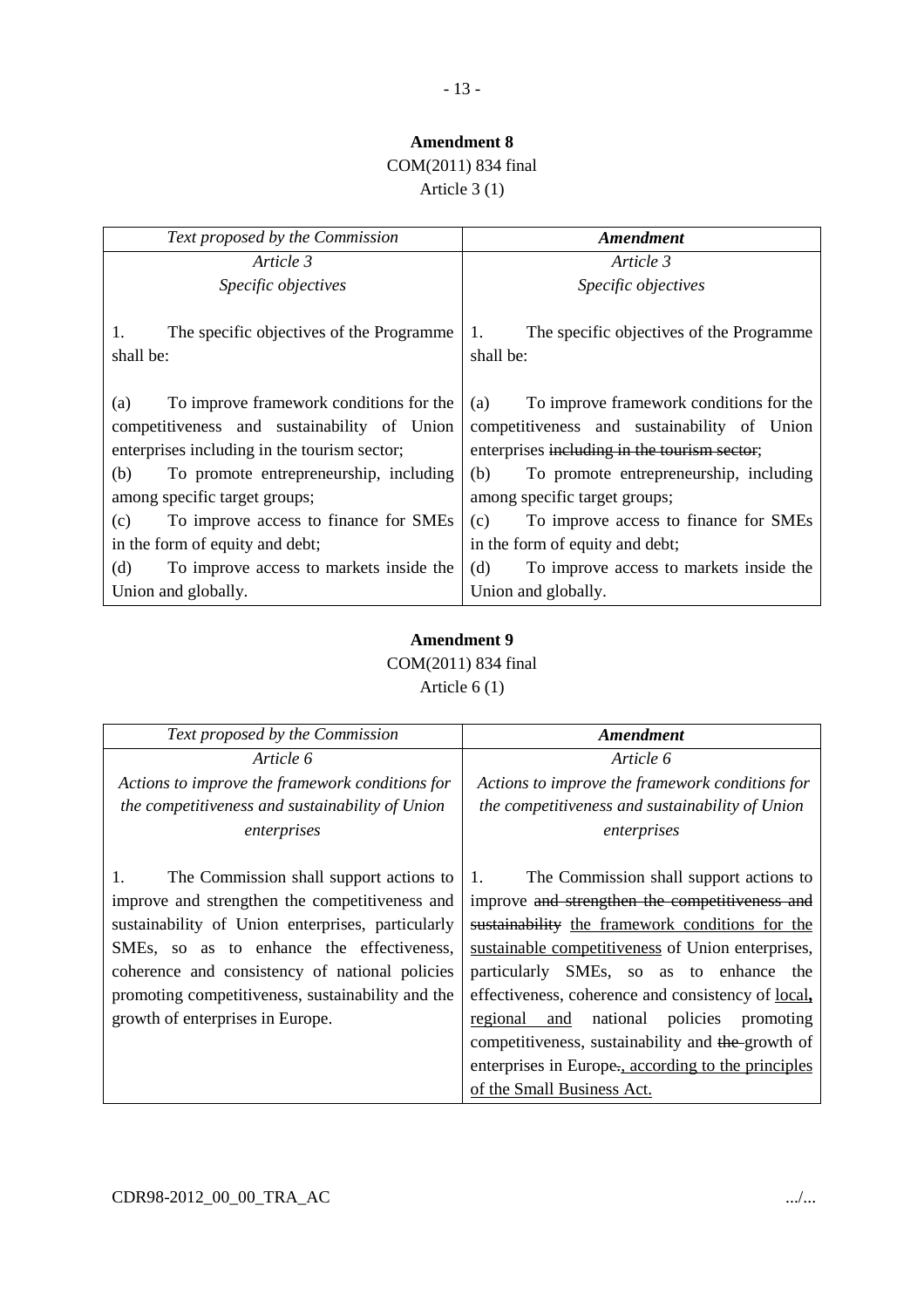### - 14 -

### **Amendment 10**

# COM(2011) 834 final

Article  $6(2)(a)$ 

| Text proposed by the Commission                    | <b>Amendment</b>                                   |
|----------------------------------------------------|----------------------------------------------------|
| Article 6                                          | Article 6                                          |
| Actions to improve the framework conditions for    | Actions to improve the framework conditions for    |
| the competitiveness and sustainability of Union    | the competitiveness and sustainability of Union    |
| enterprises                                        | enterprises                                        |
| $(\ldots)$                                         | ()                                                 |
| The Commission may support actions<br>2.           | 2.<br>The Commission may support actions           |
| develop new<br>competitiveness<br>intended<br>to   | intended<br>to develop new<br>competitiveness      |
| strategies. Such actions may<br>include<br>the     | strategies. Such actions may<br>include<br>the     |
| following:                                         | following:                                         |
| (a)<br>improve<br>the<br>design,<br>measures<br>to | (a)<br>improve<br>design,<br>measures<br>the<br>to |
| and evaluation of<br>implementation<br>policies    | implementation and<br>evaluation of<br>policies    |
| affecting the competitiveness and sustainability   | affecting the competitiveness and sustainability   |
| of enterprises, including disaster resilience, and | of enterprises, including disaster resilience, and |
| secure the development of appropriate<br>to        | secure the development of appropriate<br>to        |
| infrastructures, world class clusters and business | infrastructures, world class clusters and business |
| conditions<br>framework<br>networks,<br>and        | conditions<br>framework<br>networks.<br>and        |
| development of sustainable products, services      | development of sustainable products, services      |
| and processes;                                     | and processes; and support for collective ventures |
|                                                    | promoted by SMEs such as venture capital           |
|                                                    | participation in enterprises providing common      |
|                                                    | services to a high number of them;                 |

#### **Reason**

When it comes to supporting the endeavours of SMEs, one of the first steps should be to convince them of the benefits of joining forces to implement specific ventures which would otherwise be unfeasible or less profitable on an individual basis. Inter-enterprise cooperation has proved itself to be one of the most effective forms of action with the most immediate effects.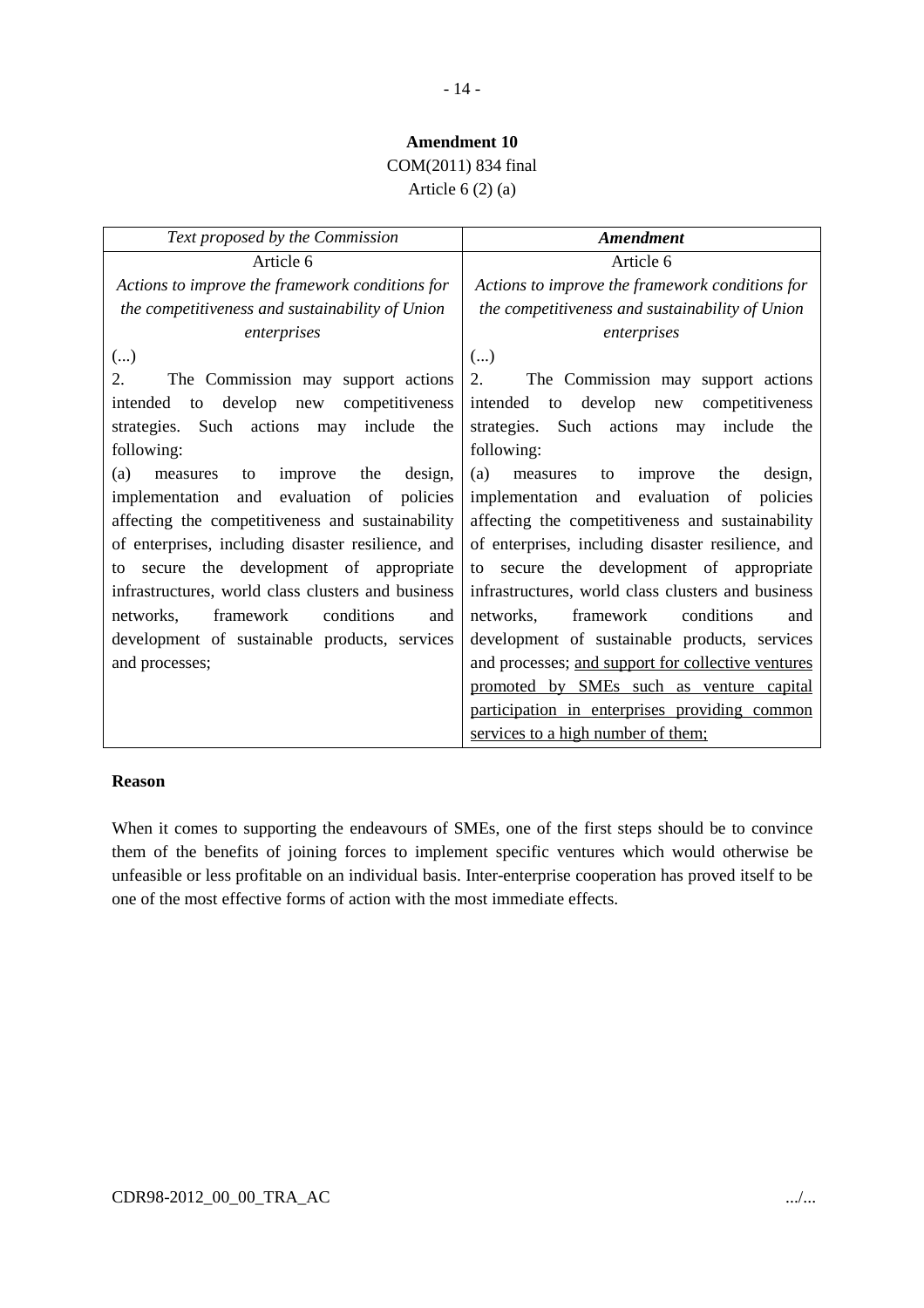# COM(2011) 834 final

Article  $6(2)(c)$ 

| Text proposed by the Commission                 | Amendment                                       |
|-------------------------------------------------|-------------------------------------------------|
| Article 6                                       | Article 6                                       |
| Actions to improve the framework conditions for | Actions to improve the framework conditions for |
| the competitiveness and sustainability of Union | the competitiveness and sustainability of Union |
| enterprises                                     | enterprises                                     |
| $\left( \ldots \right)$                         | ()                                              |
| support for SME policy development and<br>(c)   | support for SME policy development and<br>(c)   |
| cooperation between policy makers, particularly | cooperation between policy makers, particularly |
| with a view to improving the ease-of-access to  | with a view to improving the ease-of-access to  |
| programmes and measures for SMEs.               | and measures for<br>SMEs<br>programmes<br>and   |
|                                                 | reducing administrative burden.                 |

# **Amendment 12**

COM(2011) 834 final Article  $6(2)(d)$ 

| Text proposed by the Commission                 | Amendment                                             |
|-------------------------------------------------|-------------------------------------------------------|
| Article 6                                       | Article 6                                             |
| Actions to improve the framework conditions for | Actions to improve the framework conditions for       |
| the competitiveness and sustainability of Union | the competitiveness and sustainability of Union       |
| enterprises                                     | enterprises                                           |
| ()                                              | ()                                                    |
|                                                 | (d)<br>innovation<br>promote<br>to<br>measures<br>and |
|                                                 | knowledge transfer throughout the EU, the use of      |
|                                                 | ICTs and innovative ideas that could lead to new      |
|                                                 | products and services that would generate growth      |
|                                                 | and high-quality jobs.                                |

### **Reason**

Given their significant role among the strategic objectives in the tourism sector, it is proposed that these sorts of measures be included in line with the Europe 2020 strategy, which includes smart growth among its priorities, through the development of an economy based on knowledge and innovation.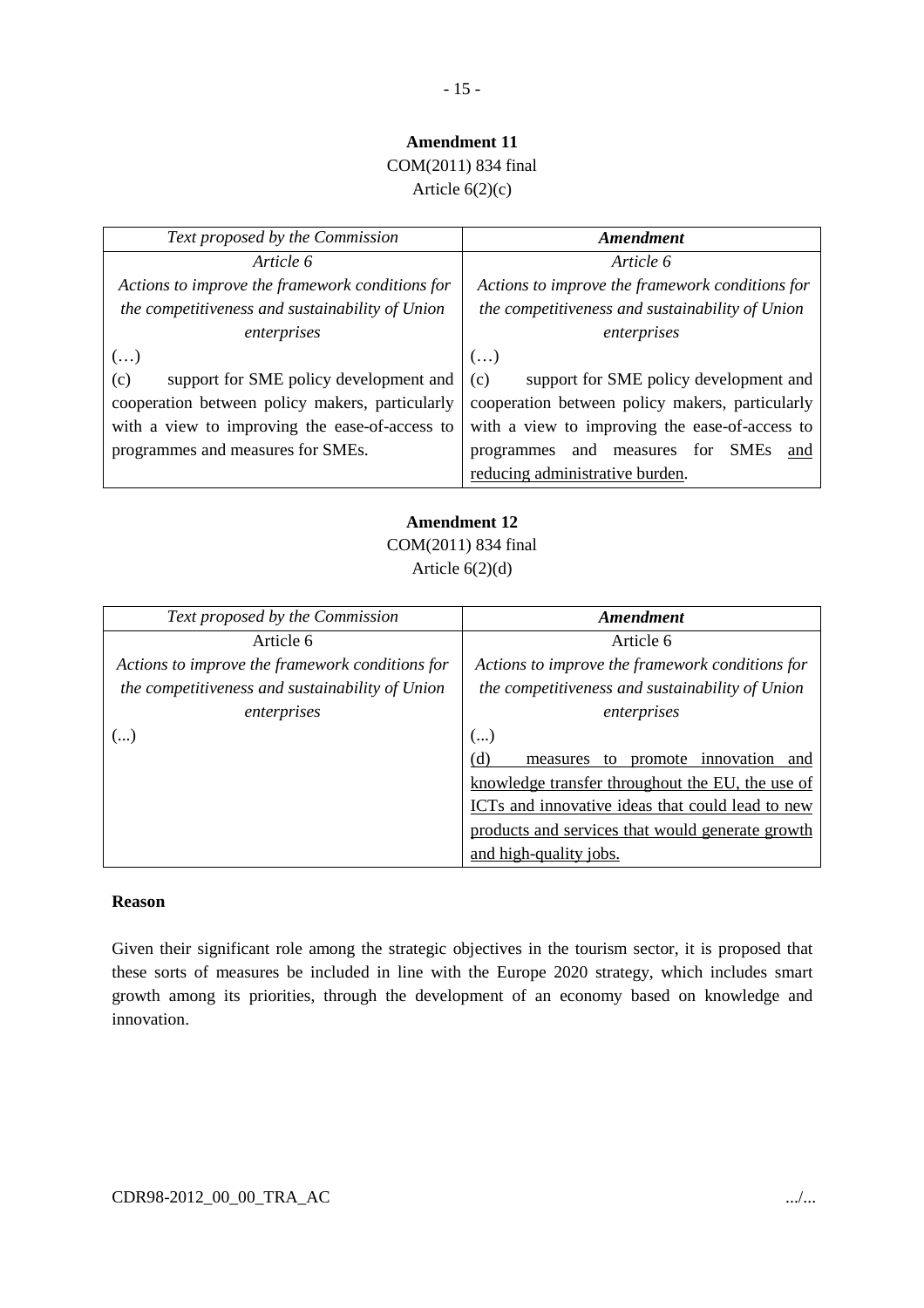## COM(2011) 834 final

Article 8 (1)

| Text proposed by the Commission                                                                                                                                                                                                                                                                                                                                                                                                                                                                        | Amendment                                                                                                                                                                                                                                                                                                                                                                                                                                                                                                       |  |
|--------------------------------------------------------------------------------------------------------------------------------------------------------------------------------------------------------------------------------------------------------------------------------------------------------------------------------------------------------------------------------------------------------------------------------------------------------------------------------------------------------|-----------------------------------------------------------------------------------------------------------------------------------------------------------------------------------------------------------------------------------------------------------------------------------------------------------------------------------------------------------------------------------------------------------------------------------------------------------------------------------------------------------------|--|
| Article 8                                                                                                                                                                                                                                                                                                                                                                                                                                                                                              | Article 8                                                                                                                                                                                                                                                                                                                                                                                                                                                                                                       |  |
| <b>Actions to improve access to finance for SMEs</b>                                                                                                                                                                                                                                                                                                                                                                                                                                                   | <b>Actions to improve access to finance for SMEs</b>                                                                                                                                                                                                                                                                                                                                                                                                                                                            |  |
| $1_{\cdot}$<br>The Commission shall support actions<br>which aim to improve access to finance for SMEs<br>in their start-up and growth phases, being<br>complementary to the Member States' use of<br>financial instruments for SMEs at national and<br>regional<br>In order<br>level.<br>to<br>ensure<br>complementarity, these actions will be closely<br>coordinated with those undertaken in the<br>framework of cohesion policy and at national<br>level. Such actions shall aim to stimulate the | The Commission shall support actions<br>$1_{\cdot}$<br>which aim to improve access to finance for SMEs<br>in their start-up and growth phases, being<br>complementary to the Member States' use of<br>financial instruments for SMEs at national and<br>regional level. In<br>order<br>to<br>ensure<br>complementarity, these actions will be closely<br>coordinated with those undertaken in the<br>framework of cohesion policy, Horizon 2020 and<br>at national <u>or regional</u> level. Such actions shall |  |
| supply of both equity and debt finance.                                                                                                                                                                                                                                                                                                                                                                                                                                                                | aim to stimulate the supply of both equity and                                                                                                                                                                                                                                                                                                                                                                                                                                                                  |  |
|                                                                                                                                                                                                                                                                                                                                                                                                                                                                                                        | debt finance.                                                                                                                                                                                                                                                                                                                                                                                                                                                                                                   |  |

### **Amendment 14** COM(2011) 834 final Article 8(2)

| Text proposed by the Commission                      | Amendment                                            |
|------------------------------------------------------|------------------------------------------------------|
| Article 8                                            | Article 8                                            |
| <b>Actions to improve access to finance for SMEs</b> | <b>Actions to improve access to finance for SMEs</b> |
|                                                      |                                                      |
| 2.<br>As part of the actions referred to in          | 2.<br>As part of the actions referred to in          |
| paragraph 1, the Commission shall develop            | paragraph 1, the Commission shall develop            |
| measures, subject to market demand, to improve       | measures, subject to market demand, to improve       |
| cross-border and multi-country financing, thereby    | cross-border and multi-country financing, thereby    |
| assisting SMEs to internationalise their activities  | assisting SMEs to internationalise their activities  |
| in compliance with Union law.                        | in compliance with Union law. The Commission         |
|                                                      | may also examine the possibilities to develop        |
|                                                      | other innovative financial instruments subject to    |
|                                                      | market demand and in consultation with relevant      |
|                                                      | stakeholders.                                        |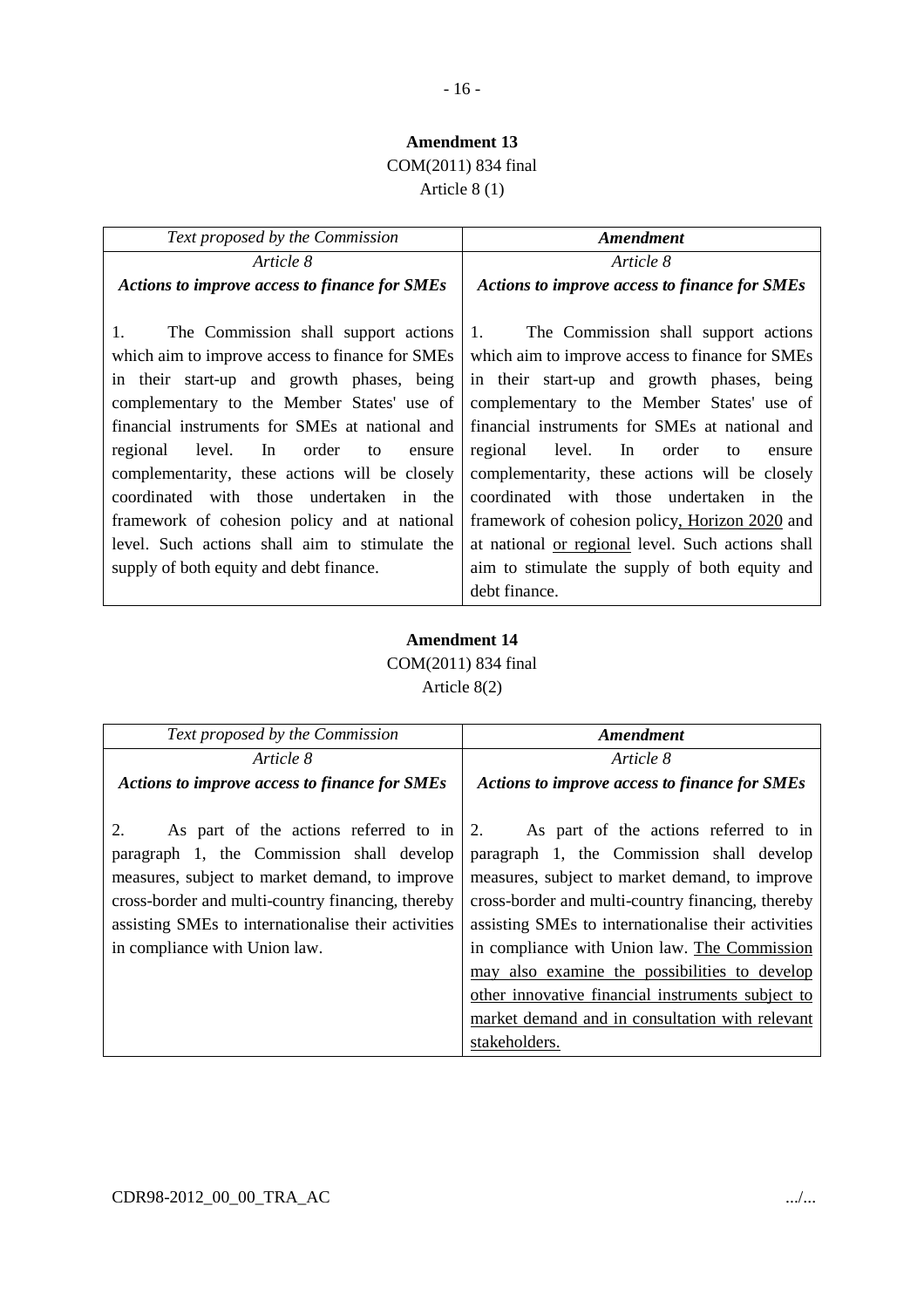### COM(2011) 834 final Annex II – Title The Loan Guarantee Facility (LGF)

| Text proposed by the Commission                | Amendment                                            |
|------------------------------------------------|------------------------------------------------------|
| Annex $II$ – Title The Loan Guarantee Facility | Annex $II$ – Title The Loan Guarantee Facility       |
| (LGF)                                          | (LGF)                                                |
|                                                |                                                      |
|                                                | The Loan Guarantee Facility may be applied           |
|                                                | during all stages of a company's development:        |
|                                                | start-up, restructuring and transfer, without        |
|                                                | distinction in terms of activity or market size. The |
|                                                | Facility shall cover all types of investment,        |
|                                                | including intangible investments;                    |

# **Amendment 16**

COM(2011) 834 final

## Annex II (3)

| Text proposed by the Commission                      | Amendment                                               |
|------------------------------------------------------|---------------------------------------------------------|
| Annex II $(3)$                                       | Annex II $(3)$                                          |
|                                                      |                                                         |
| 3.<br>The LGF shall, except for loans in the         | The LGF shall <del>, except for</del> grant loans<br>3. |
| securitised portfolio, cover loans up to EUR         | without any upper limit and under the same              |
| 150 000 and with a minimum maturity of 12            | conditions as in the securitised portfolio, cover       |
| months. The LGF shall be designed in such way        | loans up to EUR 150.000 COSME predecessor               |
| that it will be possible to report on the innovative | programme "Competitiveness and<br>with a                |
| SMEs supported, both in terms of number and          | minimum maturity of 12 months Innovation                |
| volume of loans.                                     | framework Programme " (CIP). The LGF shall be           |
|                                                      | designed in such way that it will be possible to        |
|                                                      | report on the innovative SMEs supported, both in        |
|                                                      | terms of number and volume of loans.                    |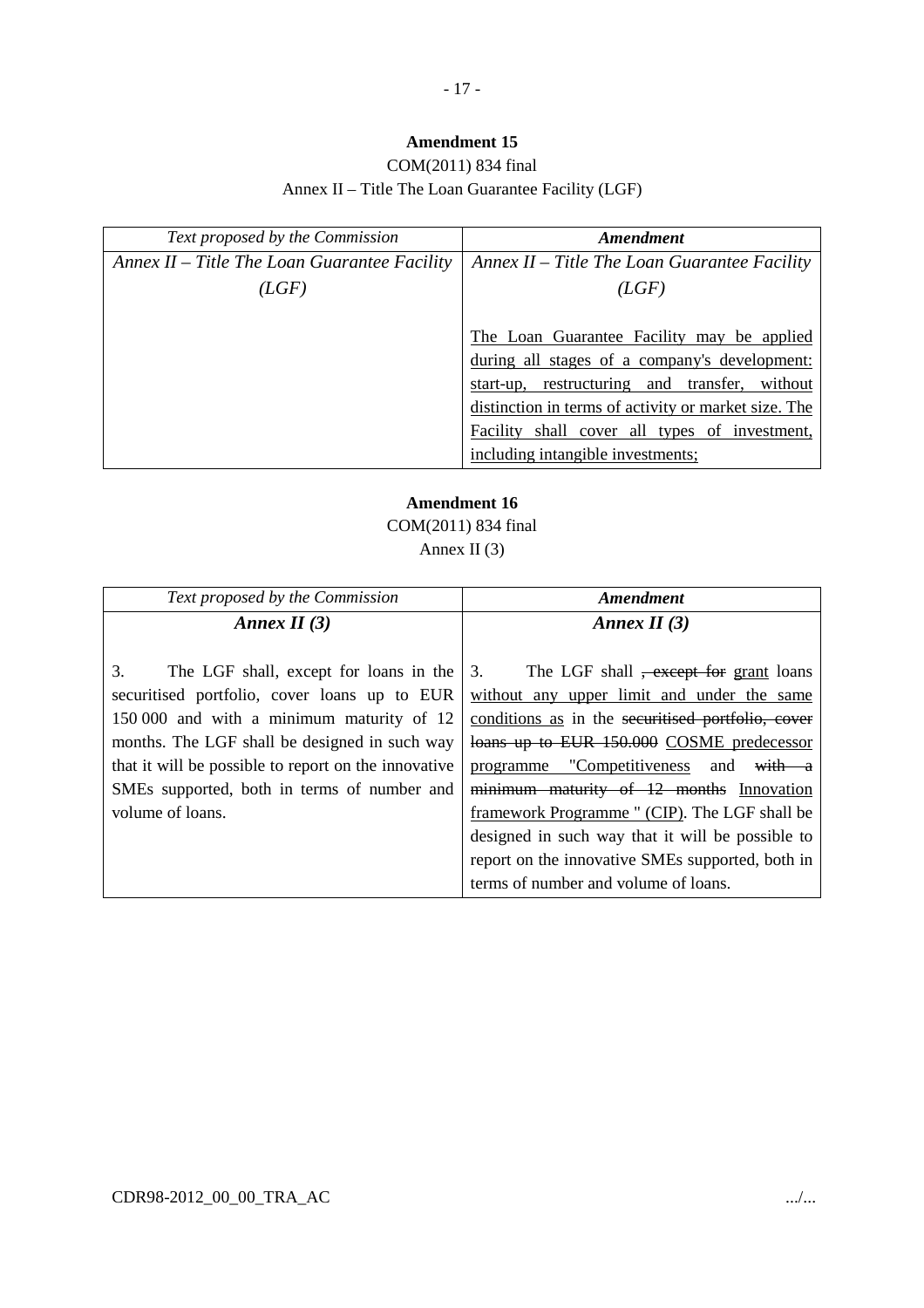#### **Reason**

The new upper limit makes little sense as no or only few projects will be able to go under this budget line. The old system with no upper limit should be maintained.

Brussels, 9 October 2012.

The President of the Committee of the Regions

Ramón Luis Valcárcel Siso

The Secretary-General of the Committee of the Regions

Gerhard Stahl